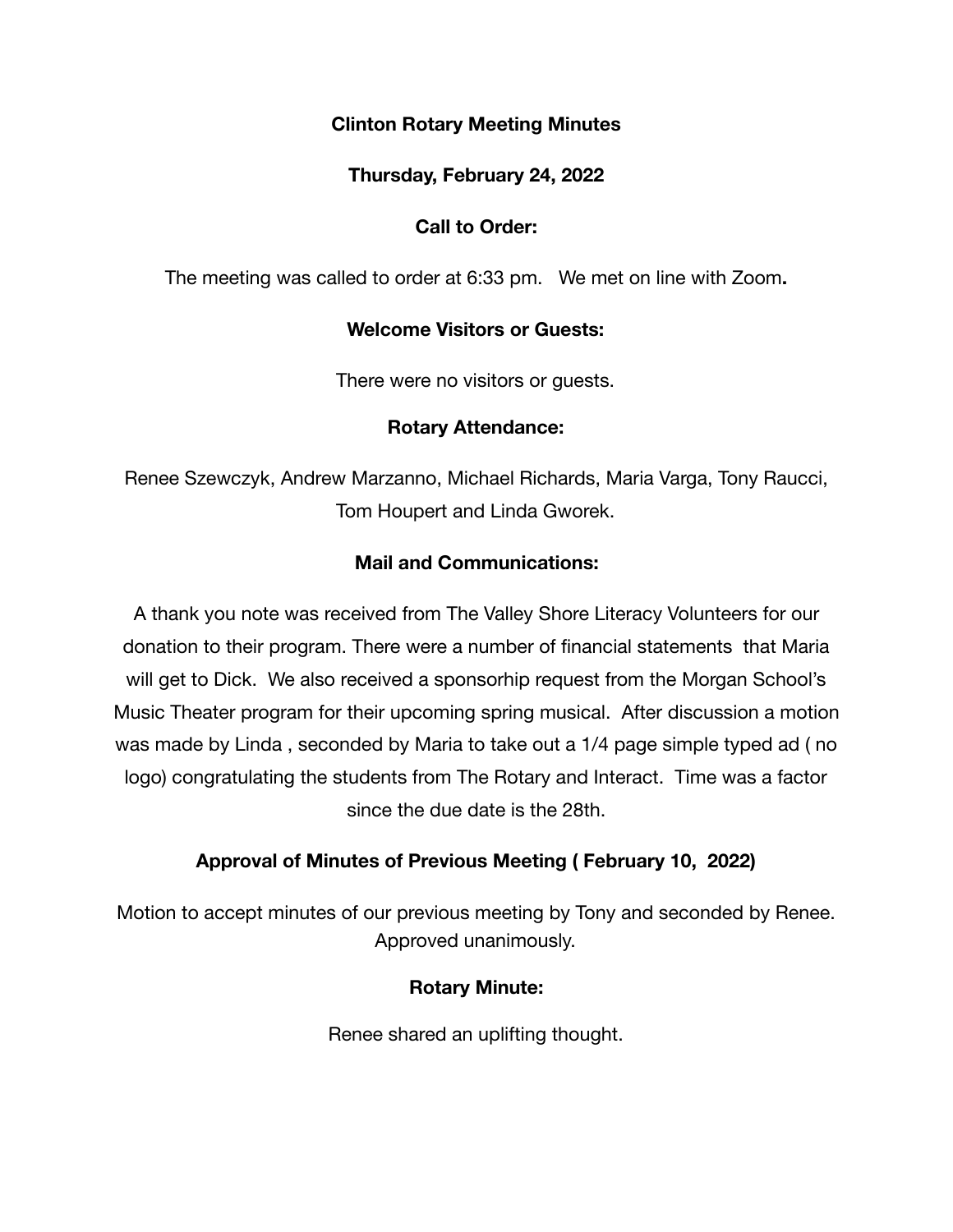#### **New Business:**

Much was discussed about the Public Info Service Day. Maria has written up a summary of our plans for that day and will submit them to the district for their information and publication. The district is encouraging clubs to promote their chosen project to the public. We discussed having it announced on our facebook page and on the sign in town across from firehouse. Renee has sent a summary of our plans to Todd, Director of Department of Public Works and has not heard back with any concerns. Maria will send out the summary to all members along with the meeting minutes. Interact will be encouraged to join us on that day. Tentative times set for 10-1.

Renee told us the district has asked for a summary of our accomplishments from the previous year. Andrew said that they can be found listed on the bottom of our website.

FyI : a question was asked and answered…Andrew operates the Rotary website and Dee does our Facebook postings. Andrew commented that the district (Dac) is not very user friendly as far as posting to it.

The subject of in person meetings was discussed. In hopes that we can meet together in person once again, Maria contacted the Country Club. They are open to our meeting there again. The menu choices will no longer include a hamburger option. and the dinner price , which had been \$22 will need to increase to \$25 which includes tip. After discussion, Maria will have the Country Club pencil us in for those dates. Final decision will be made as the dates get closer. We will look for other options in the coming warmer weather ie Chamard Vineyards .( **Meeting dates in March on the 10th and 24th)** 

It is time to plan for the Mother's Day Plant Sale. Maria will contact Viuso, but assumes that there will be a price increase from them. She strongly suggests we keep our prices the same. We had discussion about on line and in person sales ( extra plants for stop by purchase will be available) . We will need some tent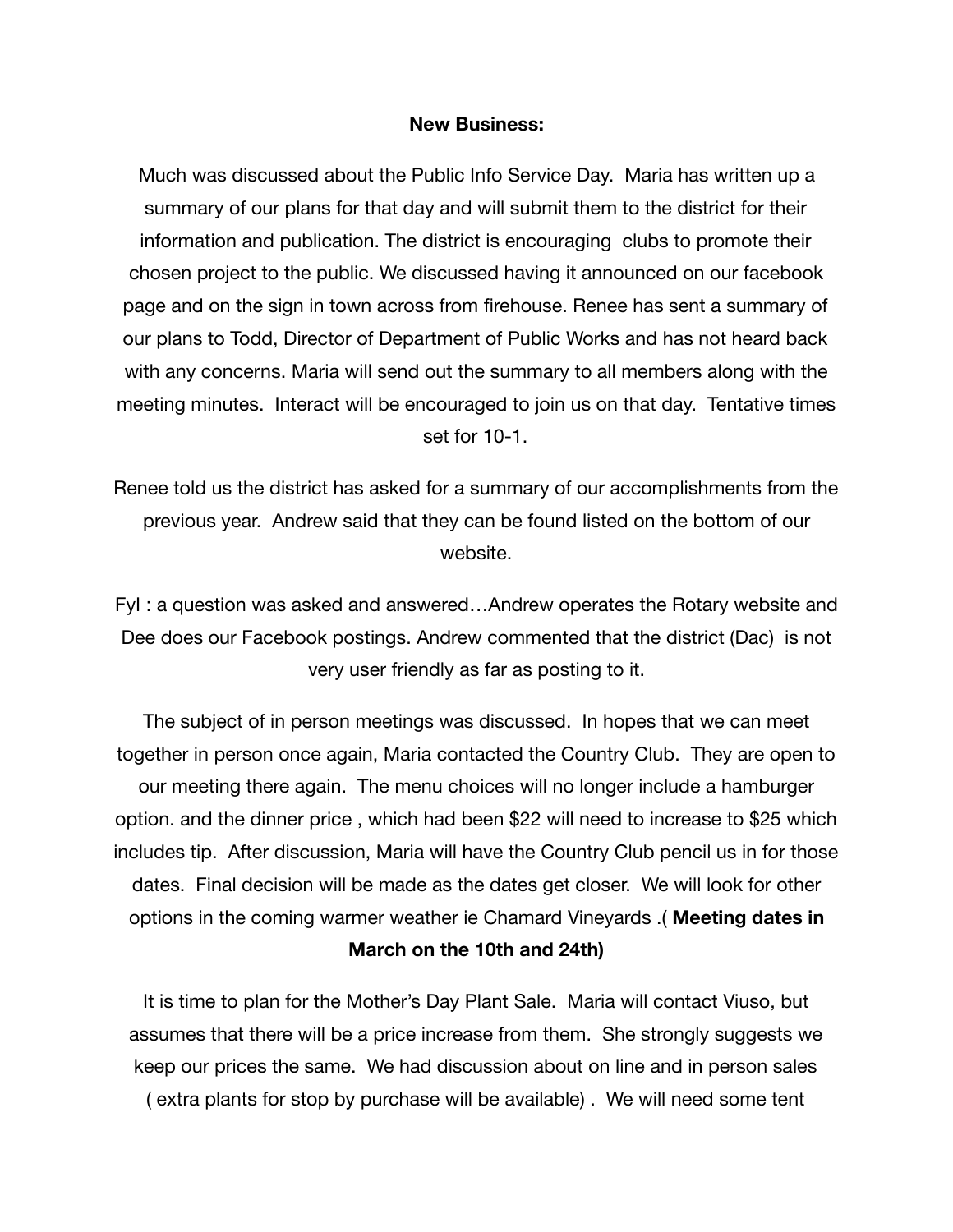coverings and tables . Renee said we could store those at the Legion prior to the weekend. The dates for the plant sale will be Friday, May 6 and Saturday, May 7.

#### **Follow up**

For everyone's information and planning , Renee will be putting next meeting dates on the bottom of the agenda. She has also asked that anyone who is not receiving minutes or agendas to please let her know.

Please give Maria a t shirt size…she will be ordering new t shirts for our membership ….Important for our visibility.

#### **Fundraisers**

Tony gave an update about the June concert. He will be holding a zoom meeting on March 3rd. He has the program planned out and will add sponsorships as we receive them. Concert Info and tickets will be forthcoming approximately 6 weeks before the event.

#### **Projects/Service**

The day of Rotary service will be Saturday, April 9th. We will be cleaning and sprucing up Esposito beach. This has been previously discussed in the beginning part of our meeting. FYI Low tide is at noon..perfect timing! Maria will also make a list to procure supplies ( flowers, soil, mulch, etc.) Members are encourage to bring tools, rakes ..gloves…

The benches for the Peters Complex have been ordered and scheduled for delivery. No further discussion this evening .

Andrew asked if we were going to be doing any Amber Alerts. He had received a request . It was discussed and general consensus is that we are not going to continue with this program. Of the remaining clubs that were doing Amber Alerts, they are not active with this program any longer either. Our equipment is stored in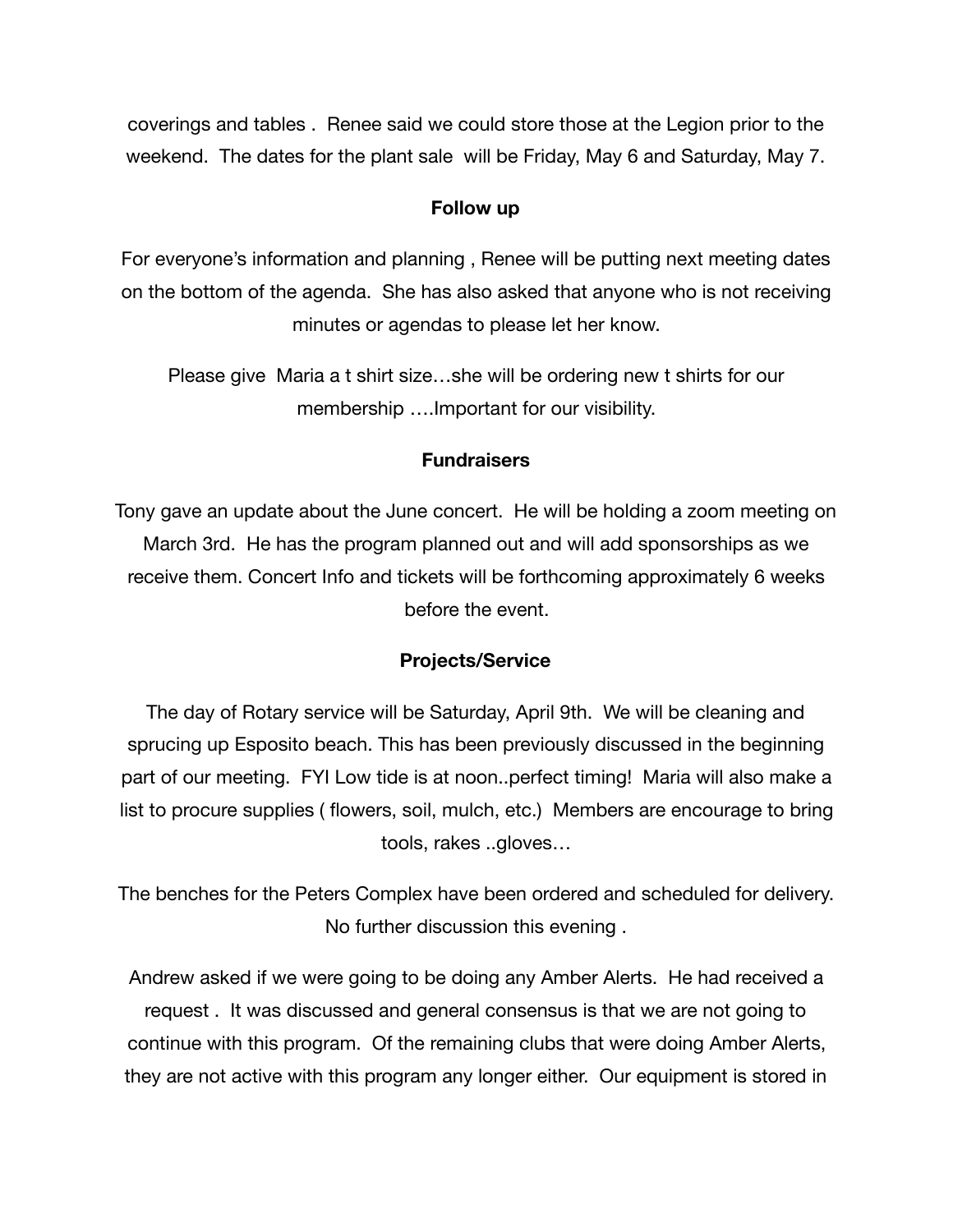the basement of the Edward Jones office ( Tom's wife, Ann) on the corner of Rt 1 and Meadow Road. It will be necessary to clean out and recycle this equipment .

#### **Other**

Tony reminded our members that last year we supported SCORE by being a sponsor for one of the workshops that his organization was presenting. He asked if we would consider doing the same this year. It was suggested that this request and other business might be discussed at a Board meeting. After some further discussion it was decided that there would be a **board meeting prior to the gathering at the country club on March 10. Time of meeting is 5:30pm**.

Linda shared Interact is going well and Diana Rizzo is doing a wonderful job .

Student of the month for February has been honored His name is Abel Rodriguez. He is a junior at Morgan, Vice president of Interact and along with other things he is the school rep to the Board of Education. Dee has posted his photo with the nominating teacher on our Facebook page. In conversation with Mrs. Hagness and Diana Rizzo at the recent presentation, both said that having it at the school has worked out very well and more teachers have been able to attend. It seems much more beneficial and personal to have the student receive the acknowledgment in a familiar and casual setting. More staff has nominated students when they can attend freely after or before school and not have to plan on an evening out . Linda suggests that we leave the presentations at the school. To be discussed at the Board meeting.

Andrew asked if everyone had the opportunity to review the list of businesses and individuals who have been sponsors or supporters for our Club. Damon Hall needs to be added.

Renee reported that a local Clinton woman ( Irene Kaiser) is coordinating efforts to help an Afghan family that has located in New Haven. The Legion Auxiliary has